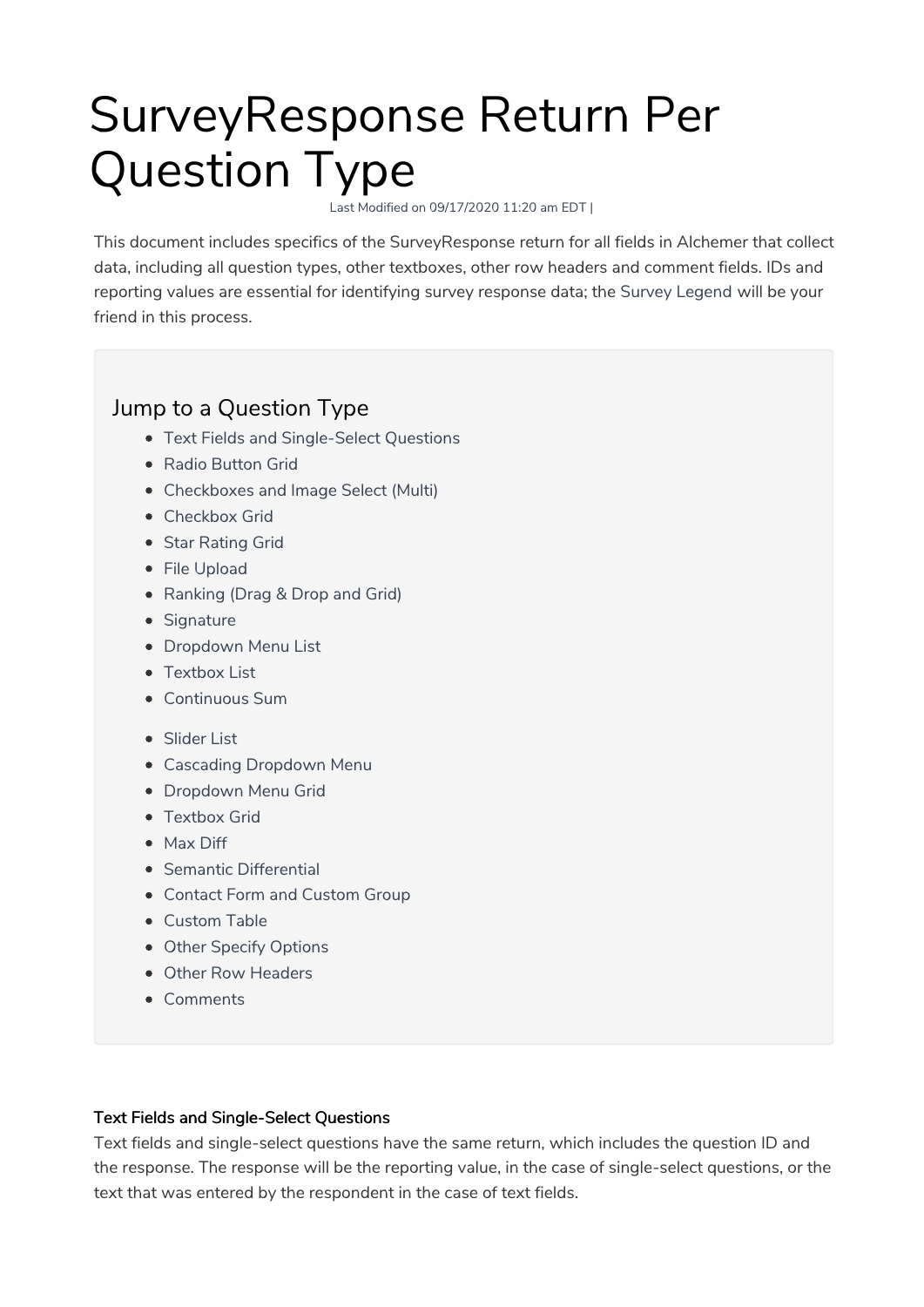Text fields and single-select questions include: Radio Buttons, Dropdown Menu, Textbox, Essay, Email, Date, Slider, Net Promoter Score®, Rating, Number, Percent, Image Select (select one). In addition, all of these question types, when part of a Custom Group or Contact Form, return in the same format; learn more.

[[question(ID)]] => Response

debug example:

 $[[question(2)]] => 1$ 

xml example:

1

json example:

"[question(2)]":"1",

pson example:

s:13:"[question(2)]";s:1:"1";

# Radio Button Grid

The Radio Button Grid is a series of Radio Button questions where each row is a question. Each row has its own question ID and the response will be the reporting value.

[[question(ID)]] => Response [[question(ID)]] => Response

debug example:

 $[[question(3)]] => 4$  $[[question(4)]] => 5$ 

xml example:

4 5

json example:

"[question(3)]":"4", "[question(4)]":"5",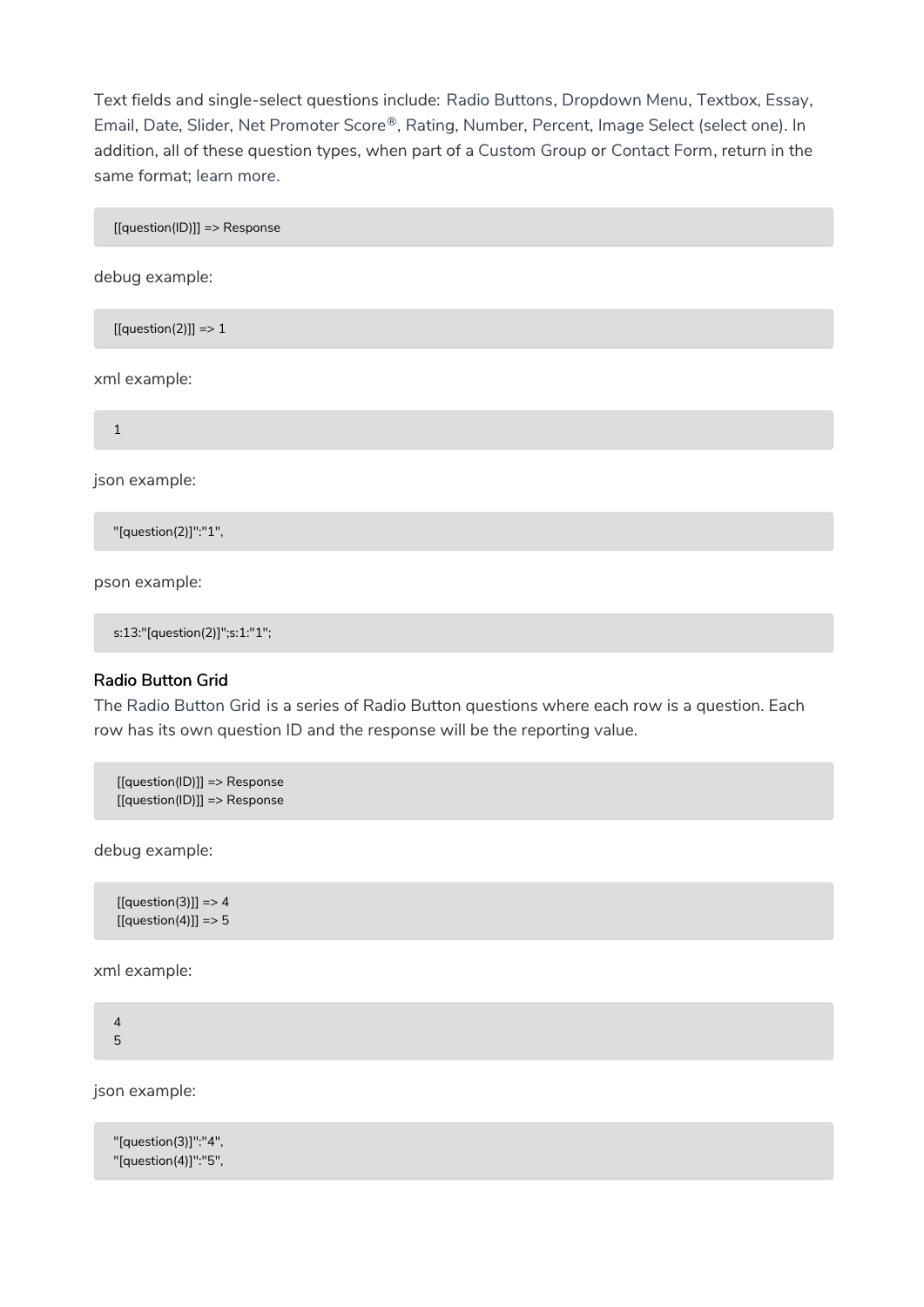pson example:

s:13:"[question(3)]";s:8:"4"; s:13:"[question(4)]";s:8:"5";

#### Checkboxes and Image Select (multi select)

Multi-select questions, which includes Checkboxes and Image Select (multi select), will return multiple fields. Think of each answer option as a separate question where the answer can be selected or unselected. The return includes the question ID, the option SKU and the response. The response will be the reporting value.

[[question(ID), option(SKU)]] => Response [[question(ID), option(SKU)]] =>

If the option was not selected the response will be empty.

debug example:

 $[[question(2), option(10001)]] => 1$  $[[question(2), option(10002)]] =$ 

xml example:

1

json example:

```
"[question(2), option(10001)]":"1",
"[question(2), option(10002)]":"",
```
pson example:

```
s:28:"[question(2), option(10001)]";s:1:"1";
s:28:"[question(2), option(10002)]";s:0:"";
```
#### Checkbox Grid

The Checkbox Grid is a series of Checkbox questions where each row is a question. Because checkbox questions are multi-select questions each answer option is treated as a separate question where the answer can be selected or unselected. For this reason, the Checkbox Grid returns rows x columns elements that can be identified by the question ID (row) and the option SKU (column) combination. The response will be the reporting value.

For example, a Checkbox Grid with 3 rows and 3 columns will out put 9 fields.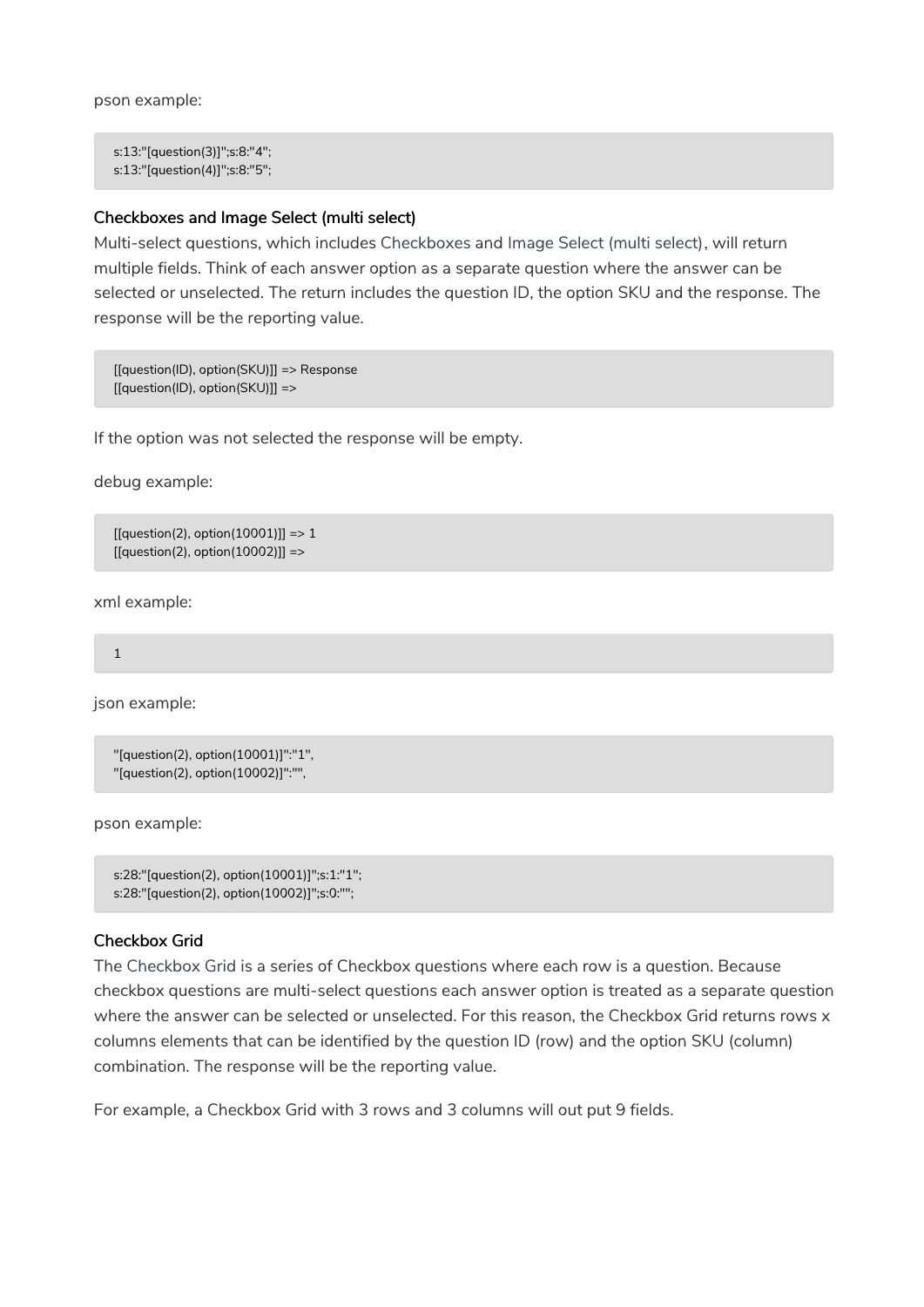```
[[question(ID), option(SKU)]] =>
[[question(ID), option(SKU)]] =>
[[question(ID), option(SKU)]] => Response
[[question(ID), option(SKU)]] => Response
[[question(ID), option(SKU)]] =>
[[question(ID), option(SKU)]] =>
[[question(ID), option(SKU)]] =>
[[question(ID), option(SKU)]] => Response
[[question(ID), option(SKU)]] =>
```
If the option was not selected the response will be empty.

debug example:

```
[[question(3), option(10001)]] =>
[[question(3), option(10002)]] =>
[[question(3), option(10003)]] => 3
[[question(4), option(10001)]] => 1
[[question(4), option(10002)]] =>
[[question(4), option(10003)]] =>
[[question(5), option(10001)]] =>
[[question(5), option(10002)]] => 2
[[question(5), option(10003)]] = >
```
xml example:

3 1 2

json example:

```
"[question(3), option(10001)]":"",
"[question(3), option(10002)]":"",
"[question(3), option(10003)]":"3",
"[question(4), option(10001)]":"1",
"[question(4), option(10002)]":"",
"[question(4), option(10003)]":"",
"[question(5), option(10001)]":"",
"[question(5), option(10002)]":"2",
"[question(5), option(10003)]":"",
```
pson example: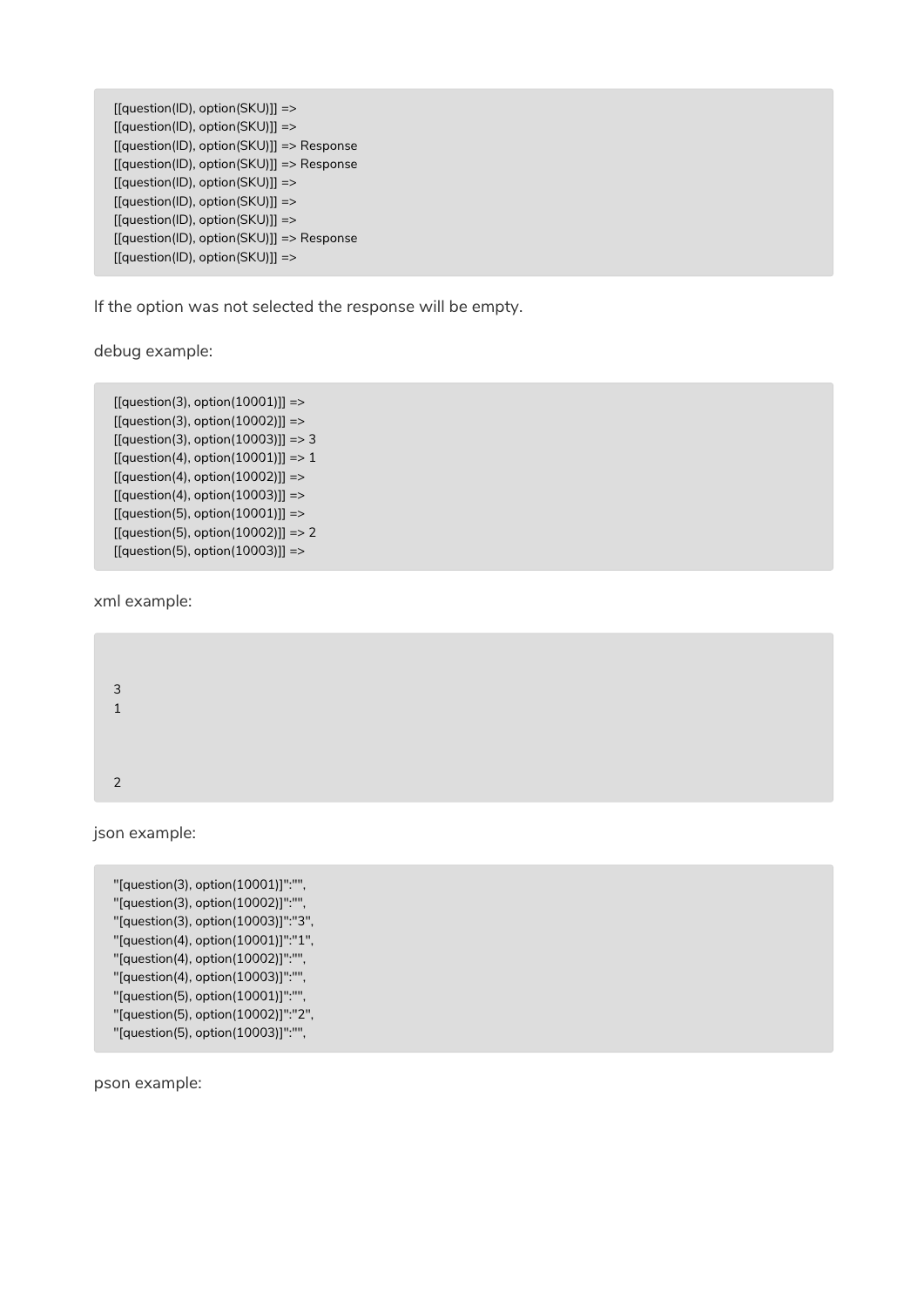```
s:28:"[question(3), option(10001)]";s:0:"";
s:28:"[question(3), option(10002)]";s:0:"";
s:28:"[question(3), option(10003)]";s:1:"3";
s:28:"[question(4), option(10001)]";s:1:"1";
s:28:"[question(4), option(10002)]";s:0:"";
s:28:"[question(4), option(10003)]";s:0:"";
s:28:"[question(5), option(10001)]";s:0:"";
s:28:"[question(5), option(10002)]";s:1:"2";
s:28:"[question(5), option(10003)]";s:0:"";
```
# Star Rating Grid

The Star Rating Grid returns rows x columns elements that can be identified by the question ID (row) and the option SKU (column) combination. The response will be the count of stars selected.

[[question(ID), option(SKU)]] => Response [[question(ID), option(SKU)]] => Response [[question(ID), option(SKU)]] => Response [[question(ID), option(SKU)]] => Response

debug example:

```
[[question(3), option(10001)]] => 5
[[question(3), option(10002)]] => 2
[[question(3), option(10001)]] => 4
[[question(3), option(10002)]] => 1
```
xml example:

| 5 |
|---|
| 2 |
| 4 |
| 1 |

json example:

```
"[question(3), option(10001)]":"5",
"[question(3), option(10002)]":"2",
"[question(4), option(10001)]":"4",
"[question(4), option(10002)]":"1",
```
pson example:

s:28:"[question(3), option(10001)]";s:1:"5"; s:28:"[question(3), option(10002)]";s:1:"2"; s:28:"[question(4), option(10001)]";s:1:"4"; s:28:"[question(4), option(10002)]";s:1:"1";

#### File Upload

The File Upload question returns an array per file with the following fields: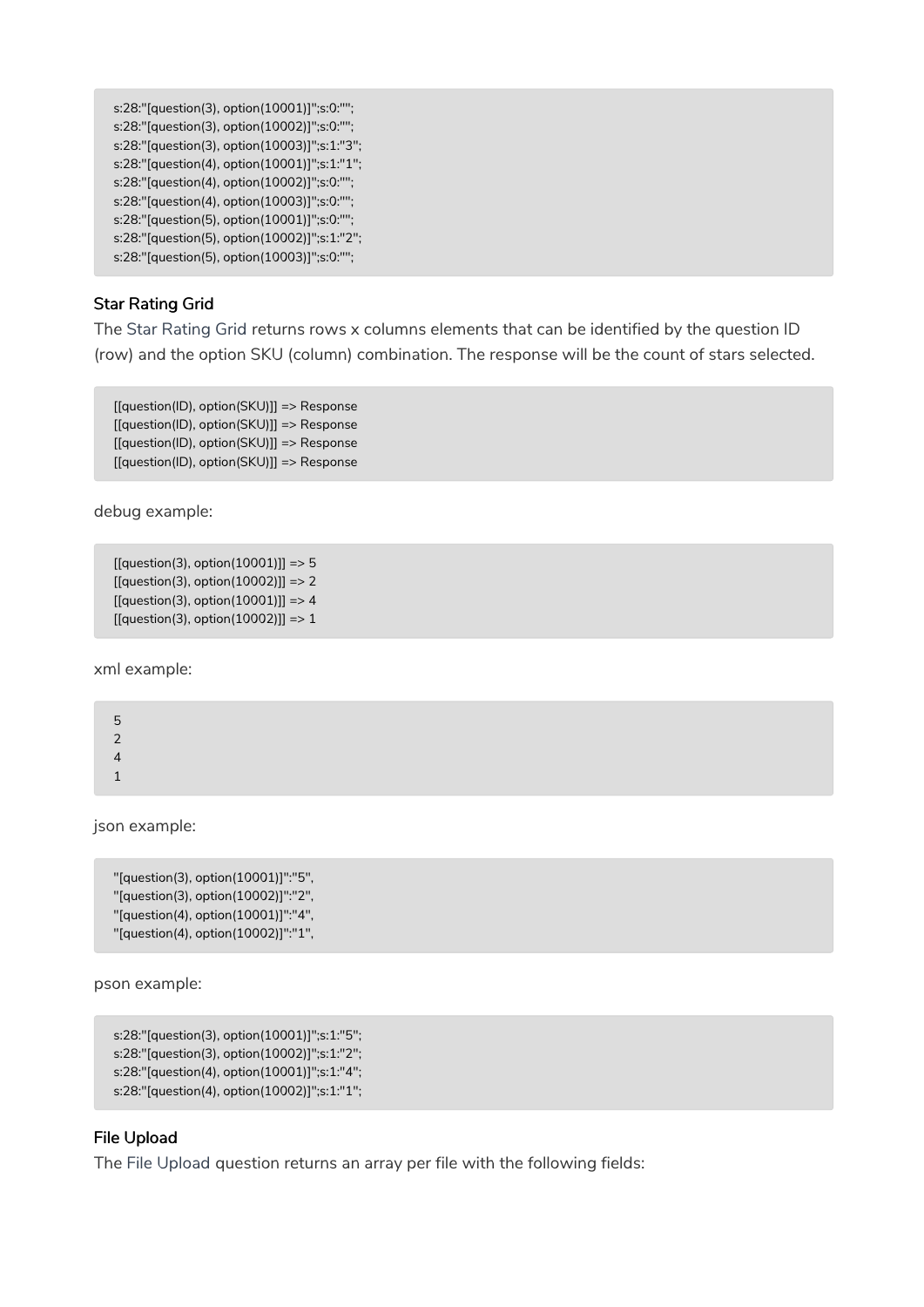- filedata
- $\bullet$  filename
- filelocation
- $\bullet$  filesize
- filetype

```
[[question(ID), option(SKU)]] => vDBFileValue Object
         \left([filedata] =>
           [filename] => 246-0364ca7fdae2fe24df8f17ace3699968_Image.png
           [filelocation] => S3
           [filesize] => 15
           [filetype] => image/png
        )
```
Debug example:

```
[[question(2), option(10004)]] => vDBFileValue Object
        (
           [filedata] =>
           [filename] => 243-0364ca7fdae2fe24df8f17ace3699968_Summer.png
          [filelocation] => S3
          [filesize] => 95
          [filetype] => image/png
        )
```
xml example:

```
243-0364ca7fdae2fe24df8f17ace3699968_Summer.png
S3
95
image/png
```
json example:

```
"[question(2), option(10004)]":{
  "filedata":"",
  "filename":"243-0364ca7fdae2fe24df8f17ace3699968_Summer.png",
  "filelocation":"S3",
  "filesize":"95",
  "filetype":"image\/png"
}
```
You can construct the link to the file with this information. All file upload links are a specific file page with this base file path:

```
http://surveygizmoresponseuploads.s3.amazonaws.com/fileuploads/
```
In addition to the base, you'll need to add the following: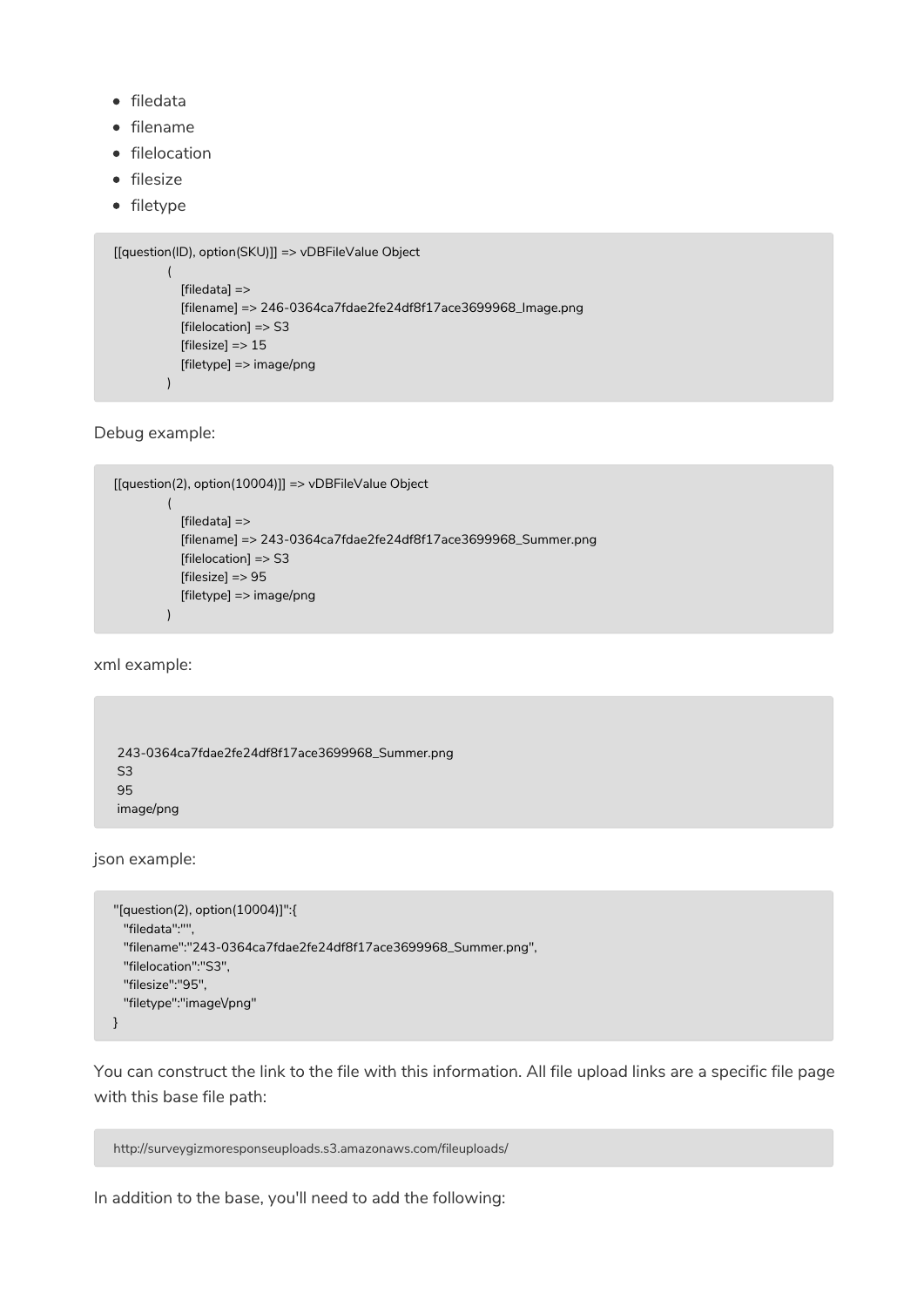- Your account ID
- Survey ID
- Name of the file

The complete link contains these elements:

/[account id]/[survey id ]/[filename]

# Drag & Drop Ranking and Ranking Grid

Ranking questions, both the Drag & Drop Ranking and the Ranking Grid, will return an element per row with the question ID, the option SKU, and the response. The response is the numeric rating selected for that option.

[[question(ID), option(SKU)]] => Response [[question(ID), option(SKU)]] => Response [[question(ID), option(SKU)]] => Response

debug example:

```
[[question(2), option(10001)]] => 2
[[question(2), option(10002)]] => 3
[[question(2), option(10003)]] => 1
```
xml example:

2 3 1

json example:

```
"[question(2), option(10001)]":"2",
"[question(2), option(10002)]":"3",
"[question(2), option(10003)]":"1",
```
pson example:

```
s:28:"[question(2), option(10001)]";s:1:"2";
s:28:"[question(2), option(10002)]";s:1:"3";
s:28:"[question(2), option(10003)]";s:1:"1";
```
#### **Signature**

The typed text from the Signature question is available via the API. The response will be the text that was entered by the respondent.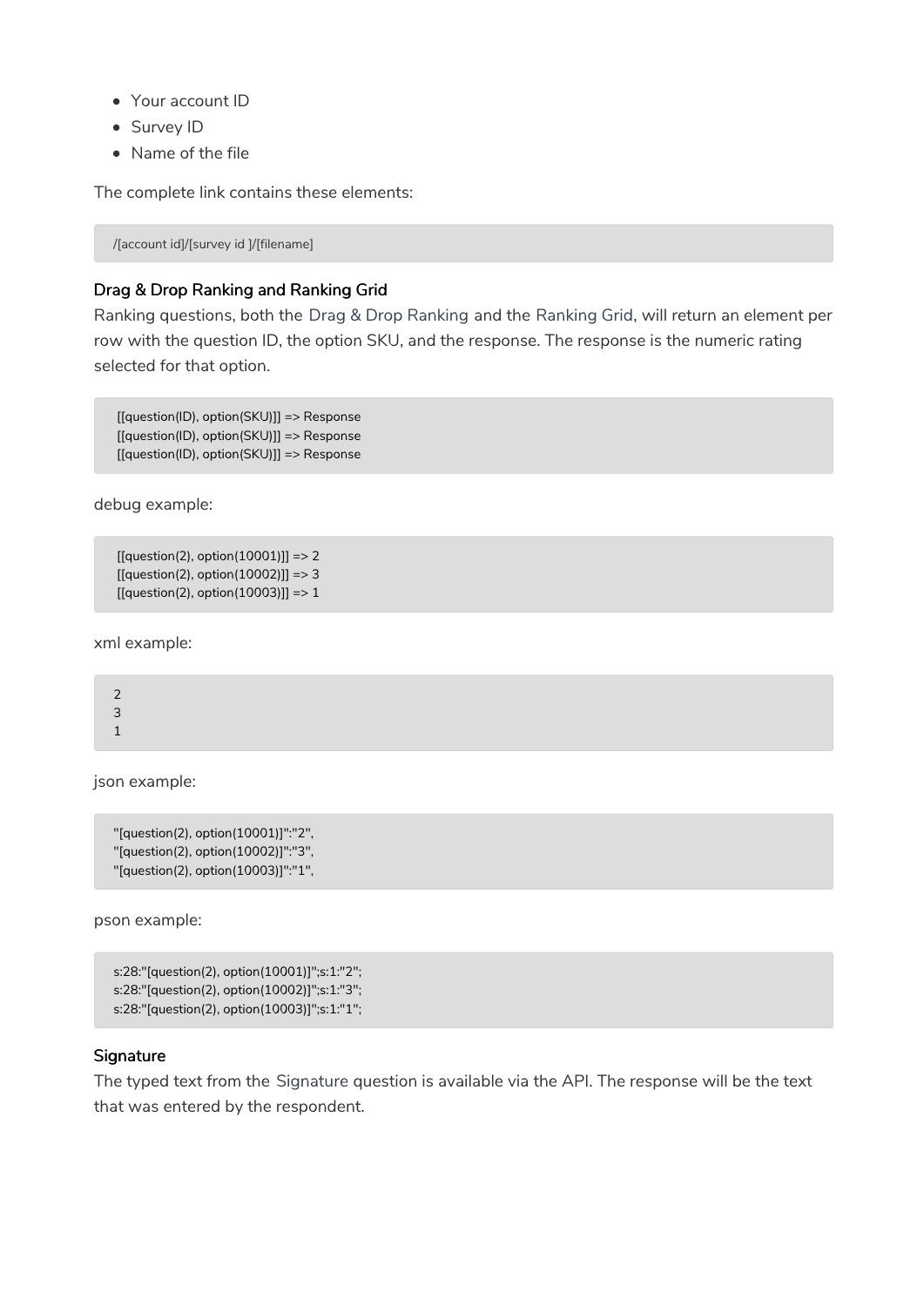|  | ohn Hancock<br>Sign name using mouse or touch pad |
|--|---------------------------------------------------|

# Dropdown Menu List

The Dropdown Menu List is a series of Dropdown Menu questions where each row is a question. Each row has its own question ID and the response will be the reporting value of the option selected by the respondent.

[[question(ID)]] => Response [[question(ID)]] => Response

debug example:

 $[[question(3)]] => 1$  $[[question(4)]] => 2$ 

xml example:

1 2

json example:

"[question(3)]":"1", "[question(4)]":"2",

pson example:

```
s:13:"[question(3)]";s:1:"1";
s:13:"[question(4)]";s:1:"2";
```
# Textbox List

Textbox List questions will return an element per row with the question ID, the option SKU, and the response. The response will be the text that was entered by the respondent.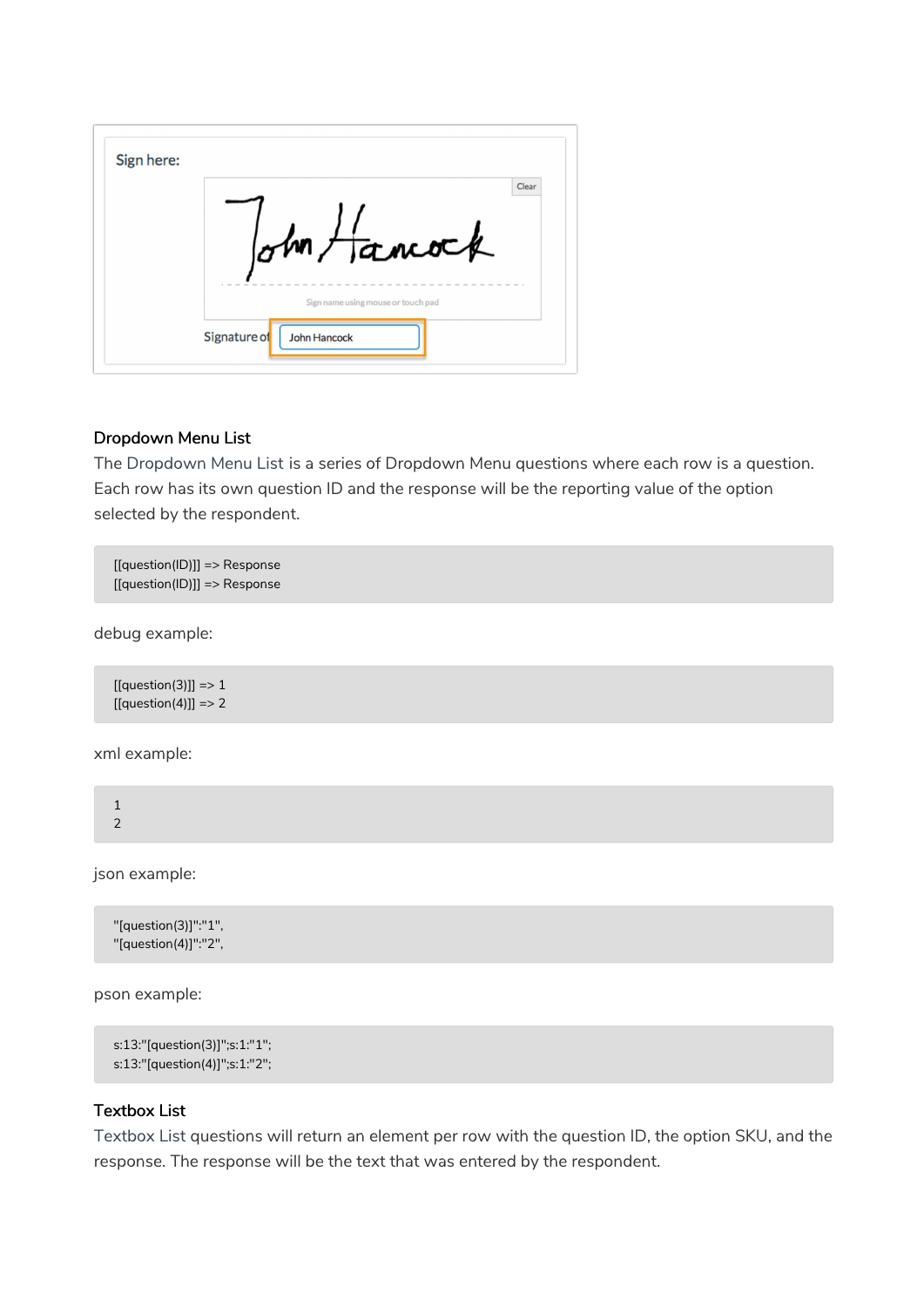[[question(ID), option(SKU)]] => Response [[question(ID), option(SKU)]] => Response

debug example:

 $[[question(2), option(10001)]] => textbox list response]$  $[$ [question(2), option(10002)]] => textbox list response

xml example:

textbox list response textbox list response

json example:

"[question(2), option(10001)]":"textbox list response", "[question(2), option(10002)]":"textbox list response",

pson example:

```
s:28:"[question(2), option(10001)]";s:21:"textbox list response";
s:28:"[question(2), option(10002)]";s:21:"textbox list response";
```
# Continuous Sum

The Continuous Sum will return an element per row with the question ID, the option SKU, and the response. The response will be the value that was entered by the respondent.

[[question(ID), option(10001)]] => Response [[question(ID), option(10002)]] => Response

debug example:

```
[[[question(2), option(10001)]] => 100
[[[question(2), option(10002)]] => 200
```
xml example:

100 200

json example:

```
"[question(2), option(10001)]":"100",
"[question(2), option(10002)]":"200",
```
pson example: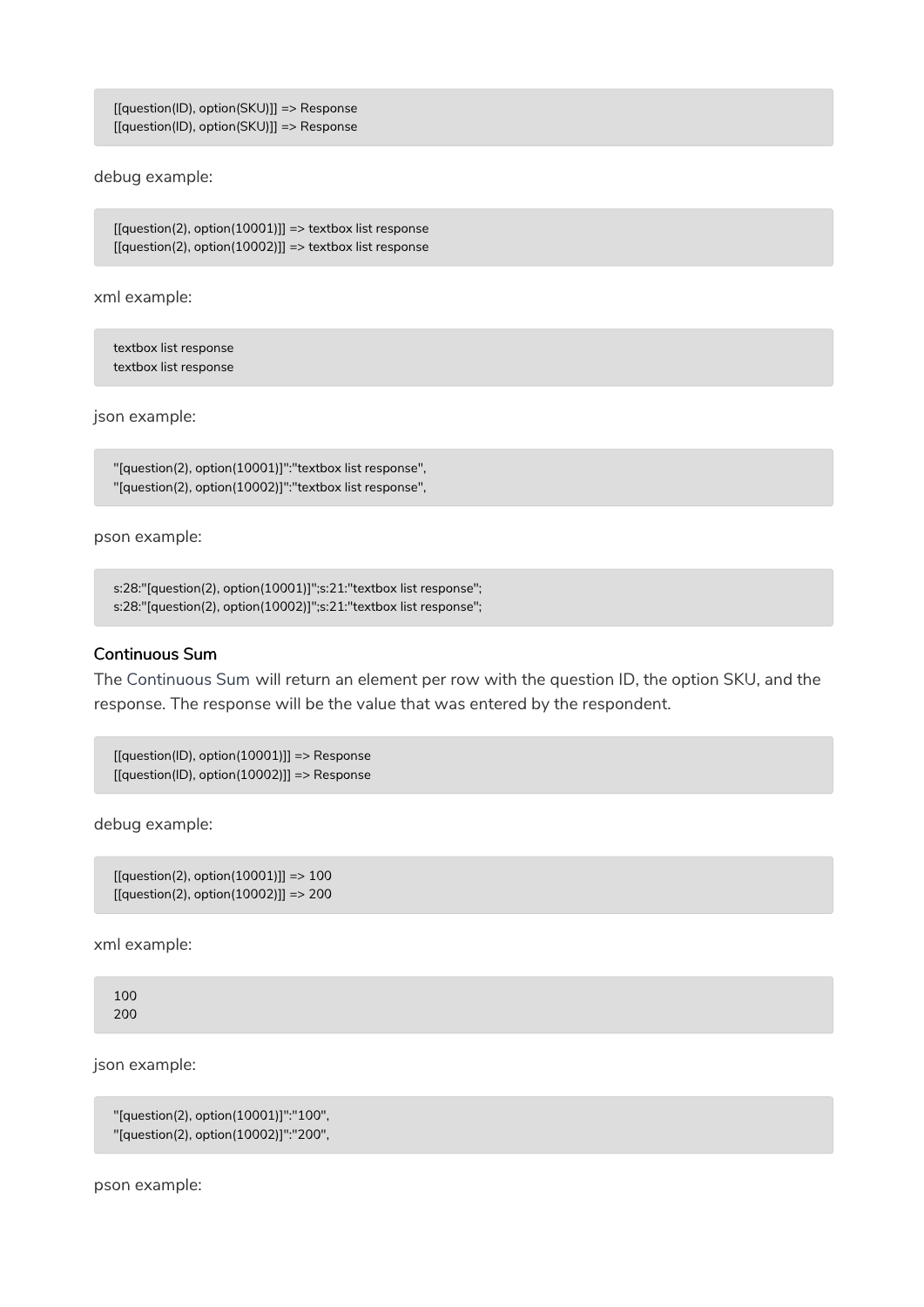```
s:28:"[question(2), option(10001)]";s:3:"100";
s:28:"[question(2), option(10002)]";s:3:"200";
```
# Slider List

The Slider List is a series of Slider questions where each row is a question. The return will include the question ID, the option SKU for the row, and the response, which is the value selected by the respondent.

[[question(ID), option(SKU)]] => Response [[question(ID), option(SKU)]] => Response

debug example:

```
[[question(2), option(10001)]] => 58[[question(2), option(10002)]] => 44
```
xml example:

58 44

json example:

"[question(2), option(10001)]":"58", "[question(2), option(10002)]":"44",

pson example:

```
s:28:"[question(2), option(10001)]";s:2:"58";
s:28:"[question(2), option(10002)]";s:2:"44";
```
# Cascading Dropdown Menu

The Cascading Dropdown Menu will return an element per menu with the question ID, the option SKU, and the response. The response will be the option that was selected by the respondent.

[[question(ID), option(SKU)]] => Response [[question(ID), option(SKU)]] => Response [[question(ID), option(SKU)]] => Response

debug example:

```
[[question(2), option(10001)]] => VW[[question(2), option(10002)]] => Golf[[question(2), option(10003)]] => 2011
```
xml example: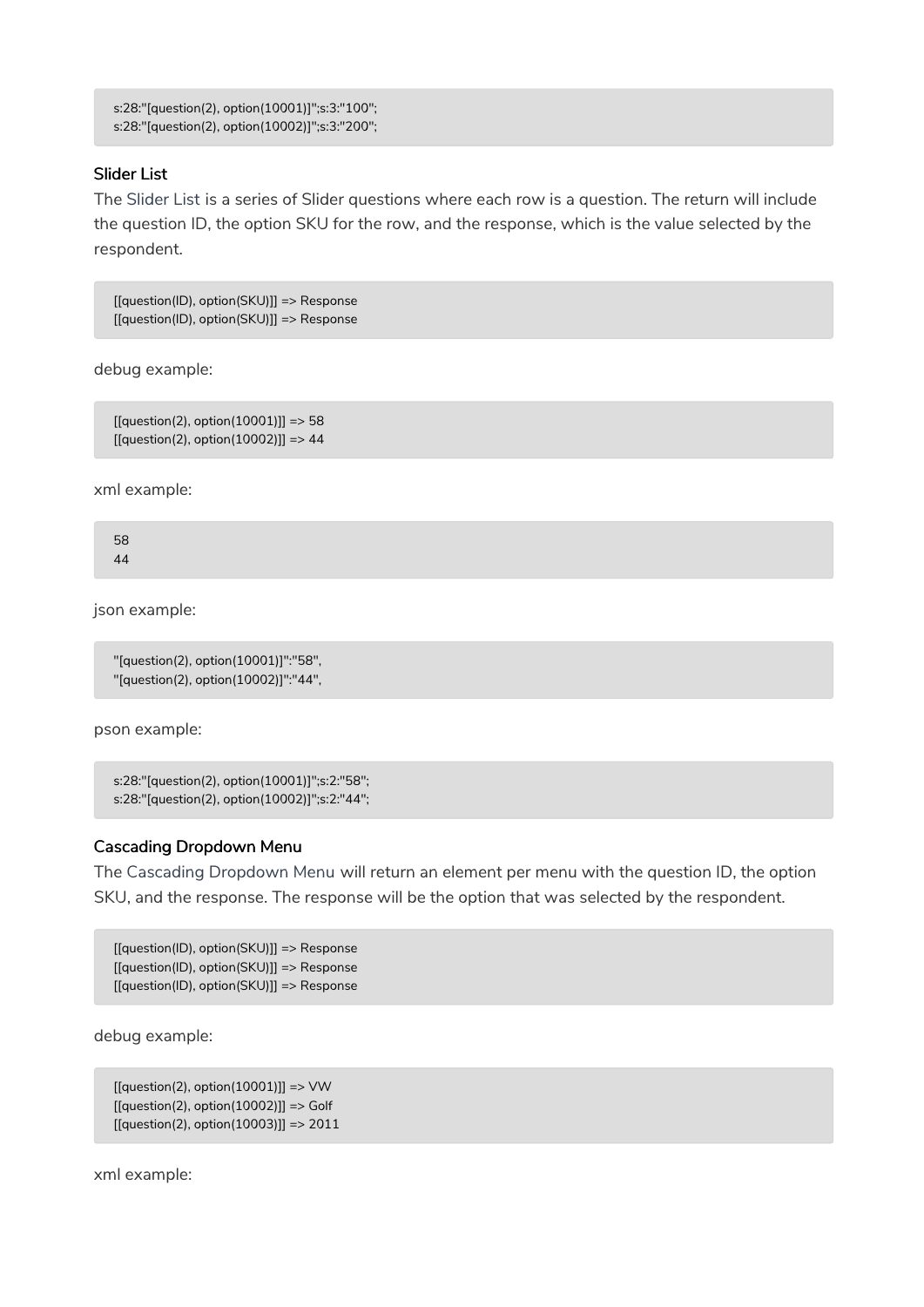VW Golf 2011

json example:

"[question(2), option(10001)]":"VW", "[question(2), option(10002)]":"Golf", "[question(2), option(10003)]":"2011",

pson example:

s:28:"[question(2), option(10001)]";s:2:"VW"; s:28:"[question(2), option(10002)]";s:4:"Golf"; s:28:"[question(2), option(10003)]";s:4:"2011";

# Dropdown Menu Grid

The Dropdown Menu Grid returns rows x columns elements that can be identified by the question ID (row) and the option SKU (column) combination. The response will be the option the respondent selected.

[[question(ID), option(SKU)]] => Response [[question(ID), option(SKU)]] => Response [[question(ID), option(SKU)]] => Response [[question(ID), option(SKU)]] => Response

debug example:

```
[[question(3), option(10001)]] => choice 1[[question(3), option(10002)]] => choice 2
[[question(4), option(10001)]] => choice 3[[question(4), option(10002)]] => choice 2
```
xml example:

choice 1 choice 2 choice 3 choice 2

json example:

```
"[question(3), option(10001)]":"choice 1",
"[question(3), option(10002)]":"choice 2",
"[question(4), option(10001)]":"choice 3",
"[question(4), option(10002)]":"choice 2",
```
pson example: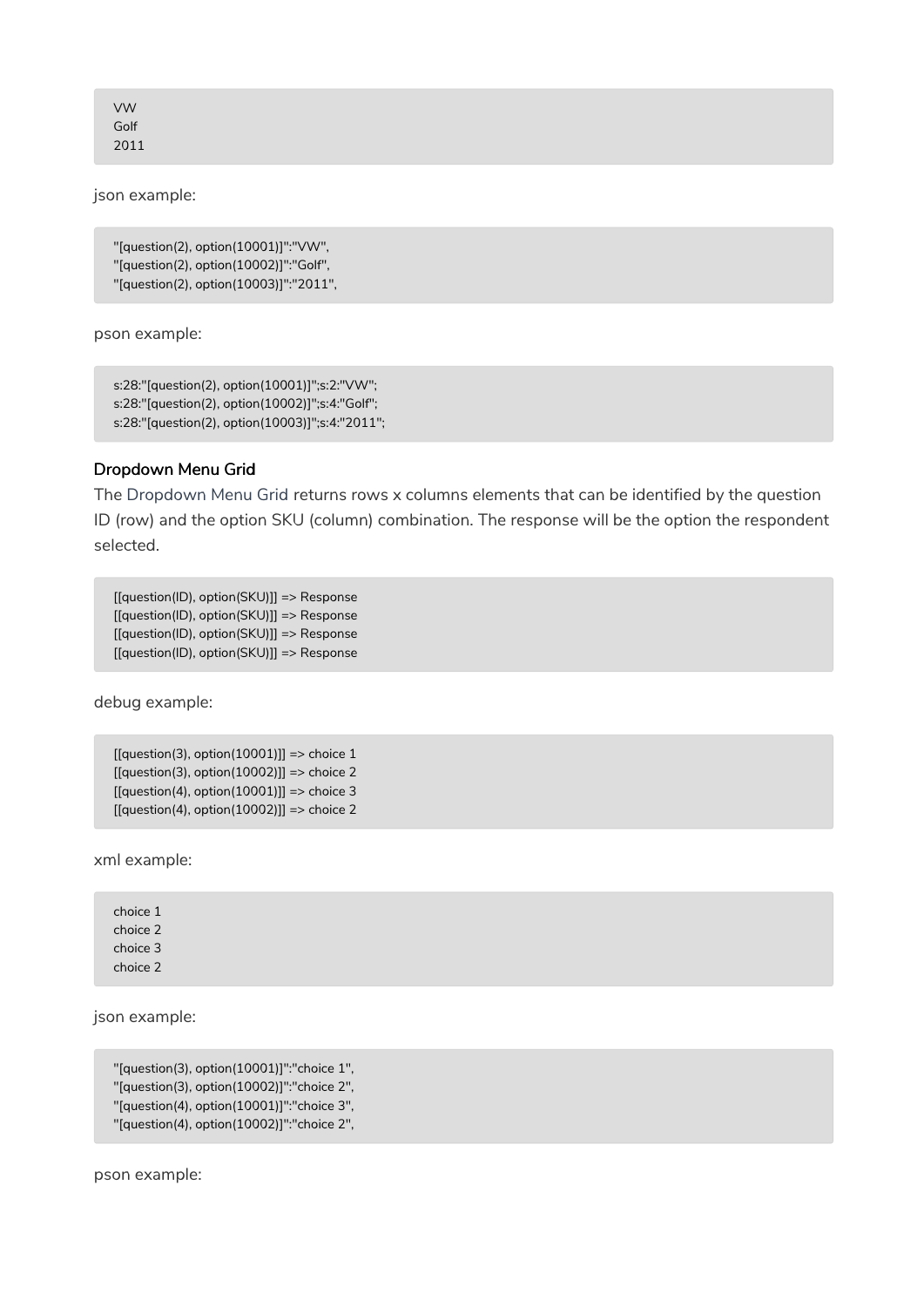```
s:28:"[question(3), option(10001)]";s:8:"choice 1";
s:28:"[question(3), option(10002)]";s:8:"choice 2";
s:28:"[question(4), option(10001)]";s:8:"choice 3";
s:28:"[question(4), option(10002)]";s:8:"choice 2";
```
# Textbox Grid

The Textbox Grid returns rows x columns elements that can be identified by the question ID (row) and the option SKU (column) combination. The response will be the text the respondent entered.

[[question(ID), option(10090)]] => textbox grid response [[question(ID), option(10091)]] => textbox grid response [[question(ID), option(10090)]] => textbox grid response [[question(ID), option(10091)]] => textbox grid response

debug example:

 $[$ [question(3), option(10001)]] => textbox grid response  $[[question(3), option(10002)]] => textbox grid response$  $[[question(4), option(10001)]] => textbox grid response$  $[[question(4), option(10002)]] => textbox grid response$ 

xml example:

textbox grid response textbox grid response textbox grid response textbox grid response

json example:

"[question(3), option(10001)]":"textbox grid response", "[question(3), option(10002)]":"textbox grid response", "[question(4), option(10001)]":"textbox grid response", "[question(4), option(10002)]":"textbox grid response",

pson example:

s:28:"[question(3), option(10001)]";s:21:"textbox grid response"; s:28:"[question(3), option(10002)]";s:21:"textbox grid response"; s:28:"[question(4), option(10001)]";s:21:"textbox grid response"; s:28:"[question(4), option(10002)]";s:21:"textbox grid response";

#### Max Diff

In the SurveyResponse return for the Max Diff question type, the values assigned to each attribute based on how that individual respondent ranked the values are exported. They range from 0 to 100. These values are *not* used in computing the aggregate bayesian average and rank order you see in the Summary Reports. Think of these as a snapshot of the rank order for that response alone. To learn more about this check out our Max Diff Tutorial.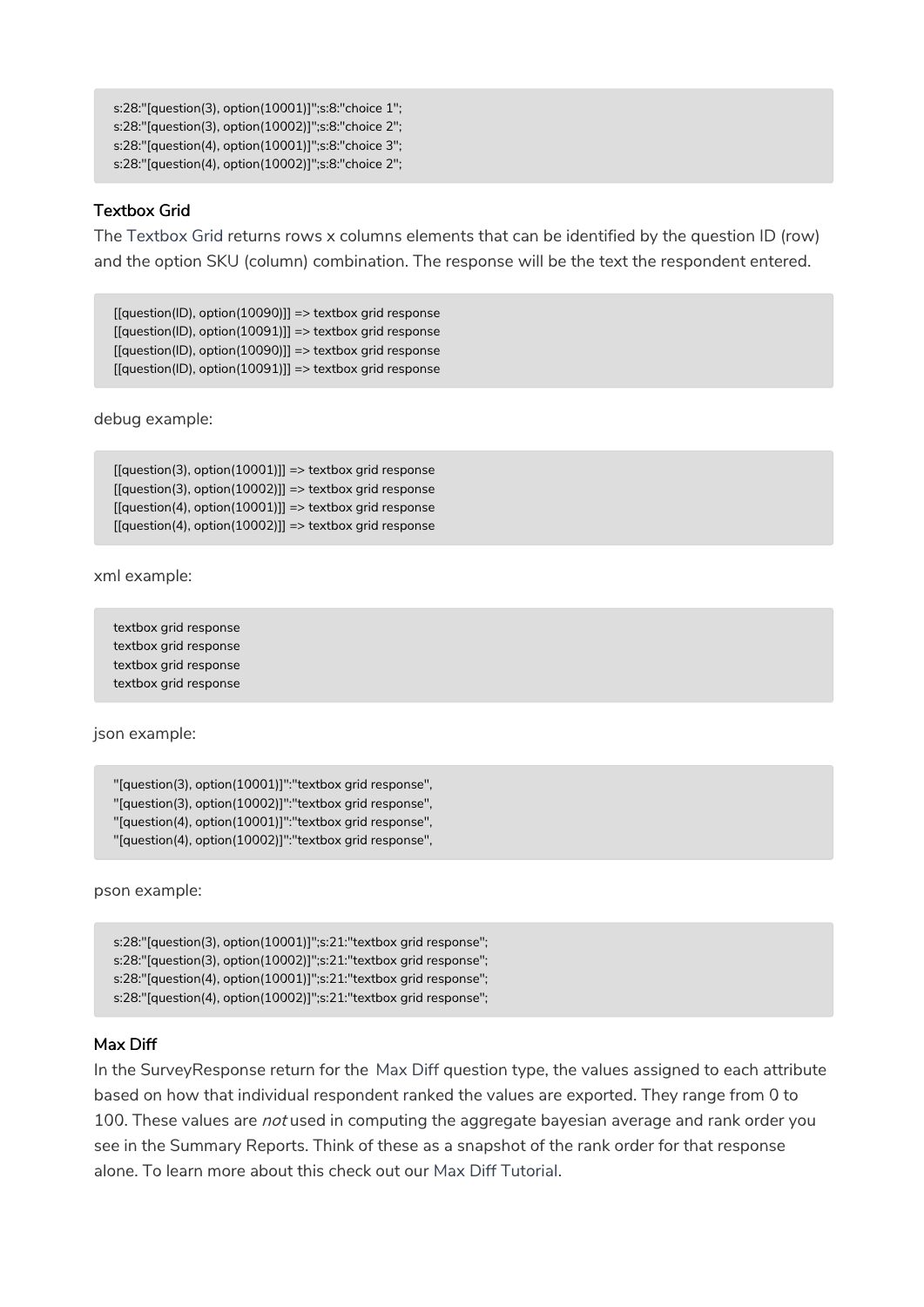[[question(ID), option(SKU)]] => Value [[question(ID), option(SKU)]] => Value [[question(ID), option(SKU)]] => Value [[question(ID), option(SKU)]] => Value

debug example:

 $[equestion(2), option(10001)] = > 14.2857$ [[question(2), option(10002)]] => 33.3333 [[question(2), option(10003)]] => 50  $[[question(2), option(10004)]] => 80$ 

xml example:

14.2857 33.3333 50 80

json example:

```
"[question(2), option(10001)]":"14.2857",
"[question(2), option(10002)]":"33.3333",
"[question(2), option(10003)]":"50",
"[question(2), option(10004)]":"80"
```
pson example:

```
s:28:"[question(2), option(10001)]";s:7:"14.2857";
s:28:"[question(2), option(10002)]";s:7:"33.3333";
s:28:"[question(2), option(10003)]";s:2:"50";
s:28:"[question(2), option(10004)]";s:2:"80"
```
There is more detailed raw data that is reported in a [[variable(ID)]] field. This data is formatted as follows:

Shown Sku; Shown Sku; Shown Sku; Shown Sku: Best Selected Sku /Worst Selected Sku

#### Semantic Differential

```
[[question(ID)]] => Response
[[question(ID)]] => Response
```
debug example:

 $[[question(3)]] => 2$  $[[question(4)]] => 1$ 

xml example: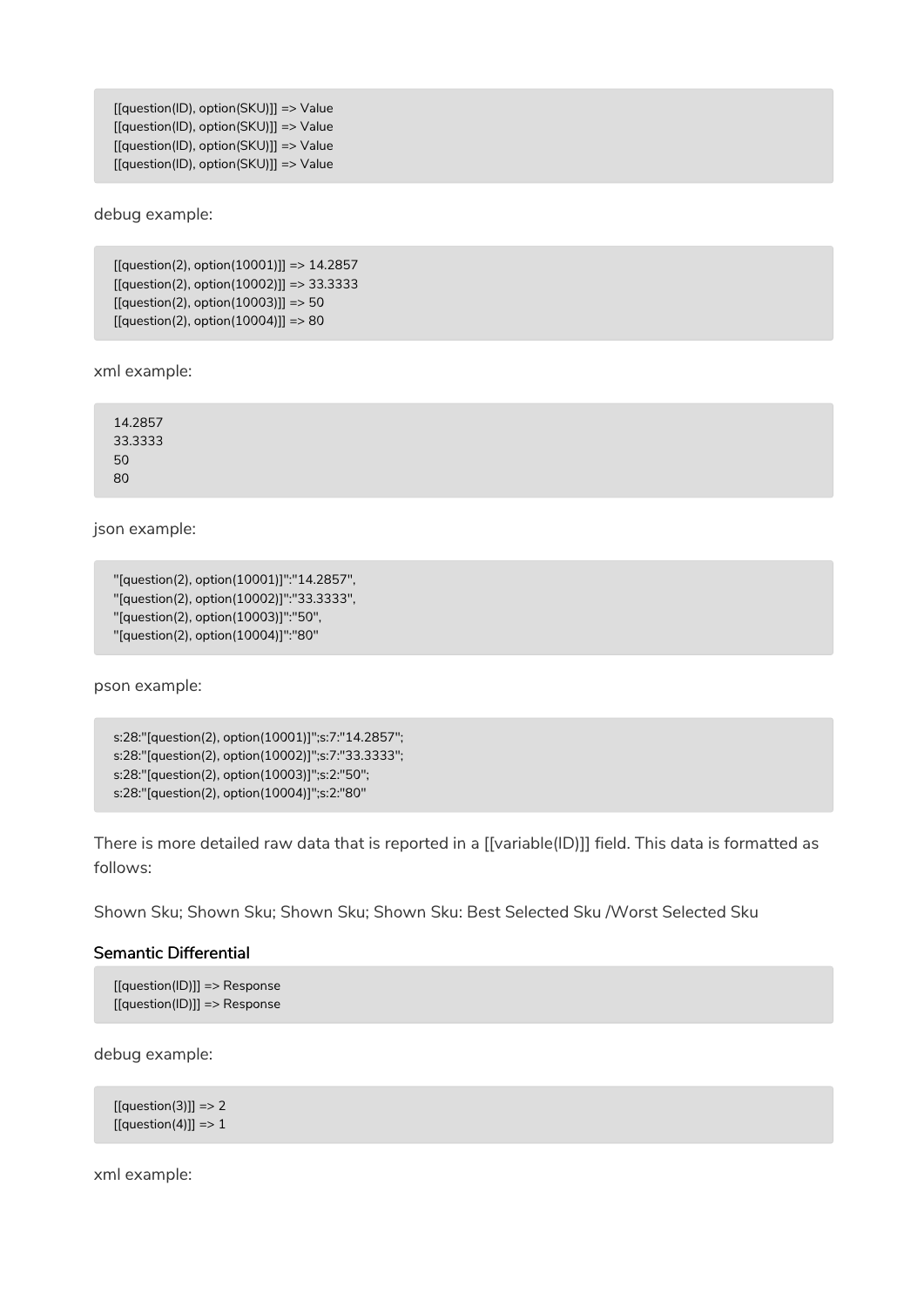2 1

json example:

```
"[question(3)]":"2",
"[question(4)]":"1",
```
pson example:

s:13:"[question(3)]";s:1:"2"; s:13:"[question(4)]";s:1:"1";

#### Contact Form and Custom Group

All Contact Form and Custom Group subquestions, the fields that actually collect data, have their own IDs and return as they would if they were not part of a grouping.

# Custom Table

Custom Table data is unique in many ways. First, unlike other grid questions, where the rows are the subquestions, in custom tables, the columns are the subquestions. Each column of a Custom Table has its own question ID. Custom Tables also make use of our piping functionality to create the fields in the cells of each row.

#### Custom Table Radio Buttons and Dropdown Menus

Custom Table Radio Button and Dropdown Menus will return a field per row. Each field returned will include the subquestion ID (column), the row it was piped for, and the response. The response is the Radio Button or Dropdown Menu option selected.

[[question(ID), question\_pipe("Row Header")]] => Response [[question(ID), question\_pipe("Row Header")]] => Response

debug example:

```
[[question(3), question_pipe("Row 1")]] => 2
[[question(3), question\_pipe("Row 2"]]] => 1
```
xml example:

2 1

json example:

```
"[question(3), question_pipe(\"Row 1\")]":"2",
"[question(3), question_pipe(\"Row 2\")]":"1",
```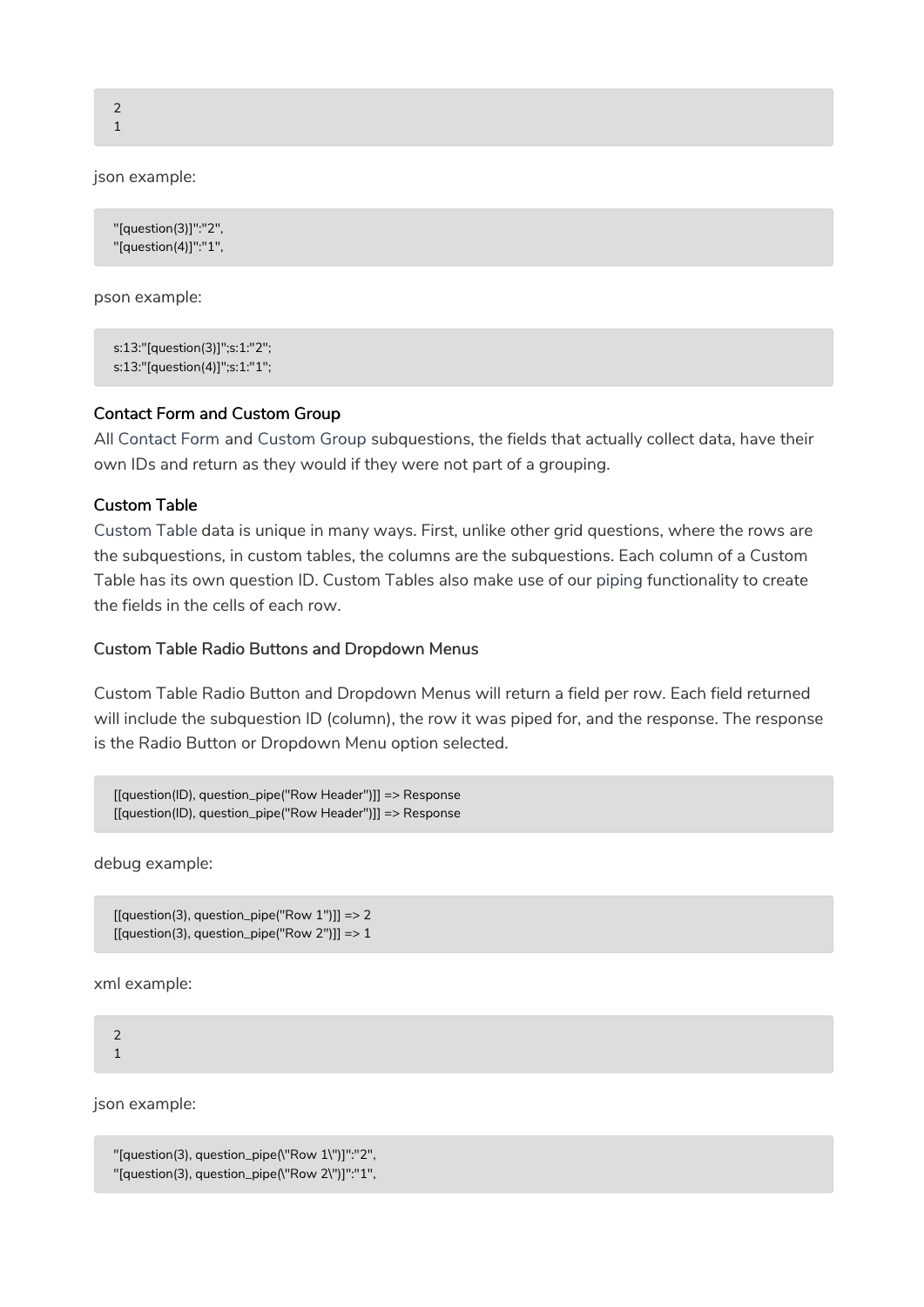pson example:

```
s:37:"[question(3), question_pipe("Row 1")]";s:1:"2";
s:37:"[question(3), question_pipe("Row 2")]";s:1:"1";
```
#### Custom Table Checkboxes

Custom Table Checkbox questions return number of rows x number of option elements. Think of each answer option as a separate question where the answer can be selected or unselected. The return includes the question ID for the subquestion, the option SKU, the row header from the Custom Table, and the response. The response will be option selected.

[[question(ID), option(SKU), question\_pipe("Row Header")]] => Response [[question(ID), option(SKU), question\_pipe("Row Header")]] =>

debug example:

```
[[question(3), option(10001), question\_pipe("Row 1"]] => 1[[question(3), option(10002), question_pipe("Row 1")]] => 2
[[question(3), option(10001), question\_pipe("Row 2"]]] =>[[question(3), option(10002), question\_pipe("Row 2"]] =>
```
xml example:

1 2

json example:

```
"[question(3), option(10001), question_pipe(\"Row 1\")]":"1",
"[question(3), option(10002), question_pipe(\"Row 1\")]":"2",
"[question(3), option(10001), question_pipe(\"Row 2\")]":"",
"[question(3), option(10002), question_pipe(\"Row 2\")]":"",
```
pson exmple:

```
s:52:"[question(3), option(10001), question_pipe("Row 1")]";s:1:"1";
s:52:"[question(3), option(10002), question_pipe("Row 1")]";s:1:"2";
s:52:"[question(3), option(10001), question_pipe("Row 2")]";s:0:"";
s:52:"[question(3), option(10002), question_pipe("Row 2")]";s:0:"";
```
#### Custom Table Essay and Textbox Fields

Custom Table Essay and Textbox fields will return a field per row +1. The first returned field will be empty. The second and later elements will include the question ID for the subquestion, the row header from the Custom Table, and the response. The response will be the text that was entered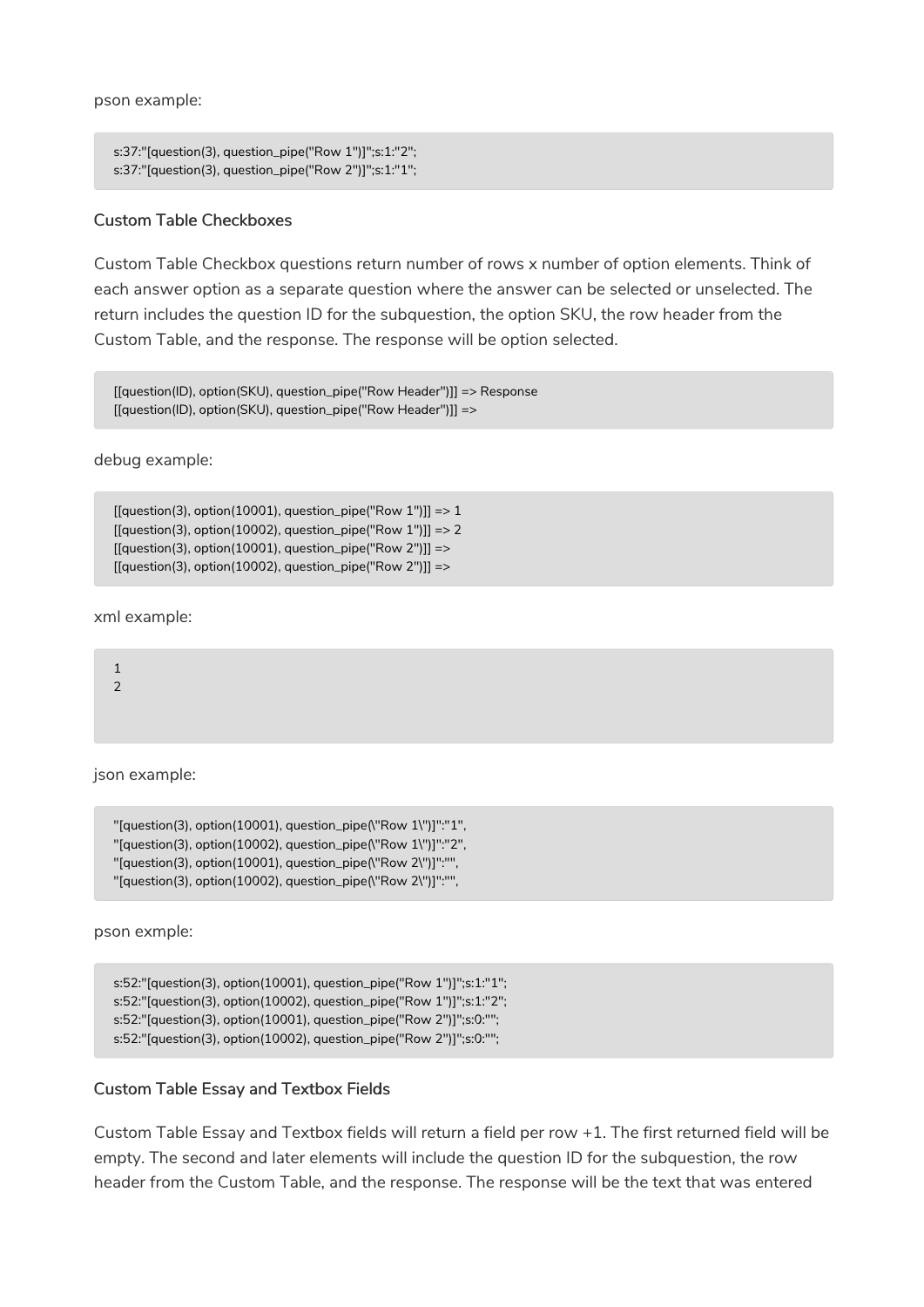by the respondent.

[[question(ID)]] => [[question(ID), question\_pipe("Row Header")]] => Response [[question(ID), question\_pipe("Row Header")]] => Response  $[$ [question(ID)]] => [[question(ID), question\_pipe("Row Header")]] => Response [[question(ID), question\_pipe("Row Header")]] => Response

debug example:

 $[[question(3)]]$  => [[question(3), question\_pipe("Row 1")]] => Custom Table Textbox Response [[question(3), question\_pipe("Row 2")]] => Custom Table Textbox Response  $[equestion(4)]]$  => [[question(4), question\_pipe("Row 1")]] => Custom Table Essay Response [[question(4), question\_pipe("Row 2")]] => Custom Table Essay Response

xml example:

```
Custom Table Textbox Response
Custom Table Textbox Response
```
Custom Table Essay Response Custom Table Essay Response

json example:

```
"[question(3)]":"",
"[question(3), question_pipe(\"Row 1\")]":"Custom Table Textbox Response",
"[question(3), question_pipe(\"Row 2\")]":"Custom Table Textbox Response",
"[question(4)]":"",
```
"[question(4), question\_pipe(\"Row 1\")]":"Custom Table Essay Response",

"[question(4), question\_pipe(\"Row 2\")]":"Custom Table Essay Response",

pson example:

```
s:13:"[question(3)]";s:0:"";
s:37:"[question(3), question_pipe("Row 1")]";s:29:"Custom Table Textbox Response";
s:37:"[question(3), question_pipe("Row 2")]";s:29:"Custom Table Textbox Response";
s:13:"[question(4)]";s:0:"";
s:37:"[question(4), question_pipe("Row 1")]";s:27:"Custom Table Essay Response";
s:37:"[question(4), question_pipe("Row 2")]";s:27:"Custom Table Essay Response";
```
#### Other Textboxes

Other Textboxes can be added to both Radio Button and Checkbox questions. The return will include two elements. The first element will be for the selected option. The return will include the question ID and the response, which is a reporting value. The second element will include the question ID, the option sku, and the response, which is the text the respondent entered in the text field.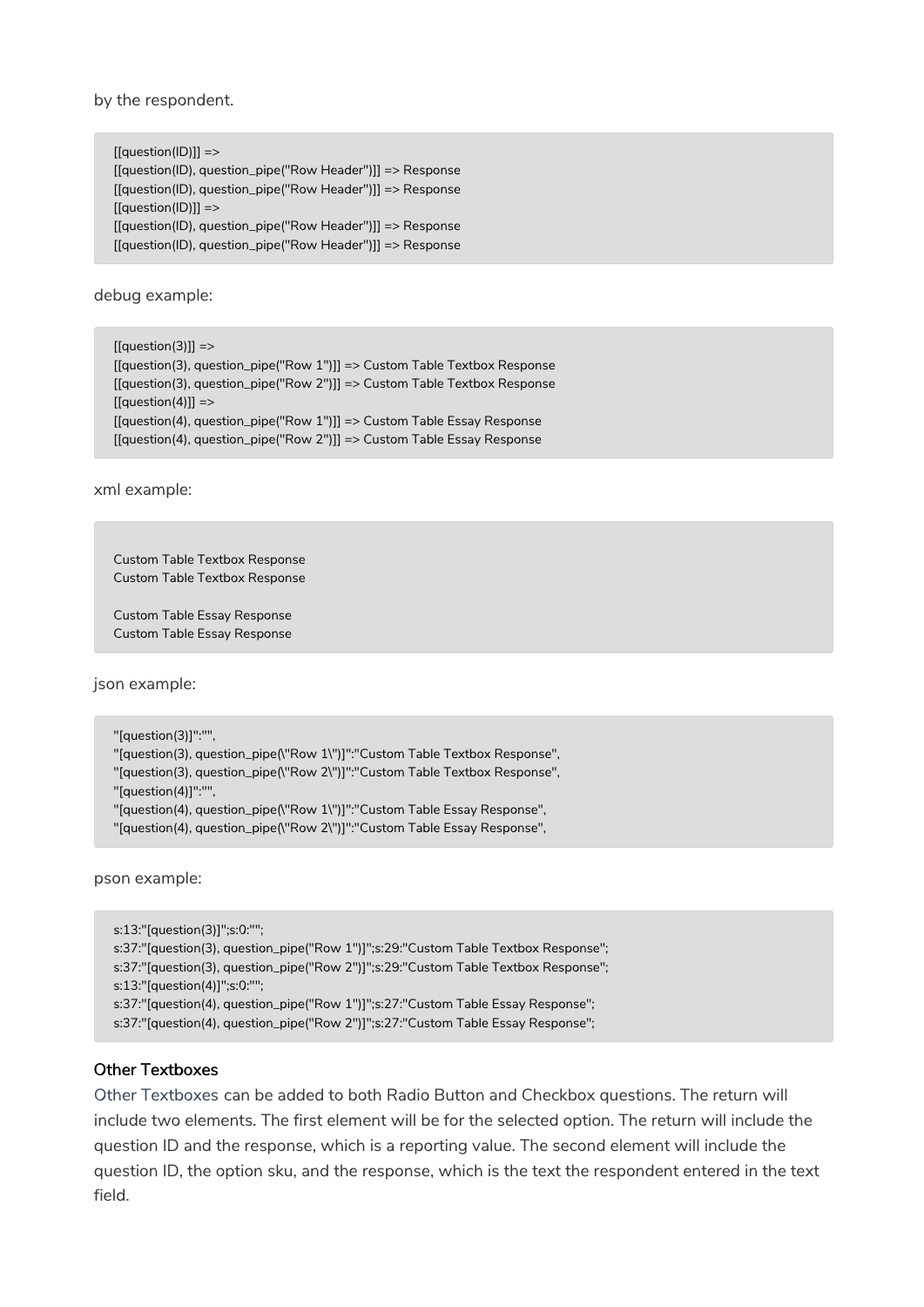[[question(ID)]] => Response [[question(ID), option("SKU-other")]] => Response

debug example:

[[question(2)]] => Other, Please specify [[question(2), option("10003-other")]] => Something else

xml example:

Other, Please specify Something else

json example:

"[question(2)]":"Other, Please specify", "[question(2), option(\"10003-other\")]":"Something else",

pson example:

s:13:"[question(2)]";s:16:"Other - Write In";s:36:"[question(2), option("10003-other")]";s:14:"something else";

#### Other Row Header

Other Row Headers can be added to the following grid questions to collect other-specify responses:

- Radio Button Grid
- Checkbox Grid
- Dropdown Menu Grid
- Textbox Grid
- Star Rating Grid

Other row headers will return the question ID, the text the survey respondent entered in the other row text field, and grid response.

[[question(ID), question\_pipe("Row Header Response")]] => Response

debug example:

[[question(2), question\_pipe("Google")]] => Sometimes

xml example:

Sometimes

json example: